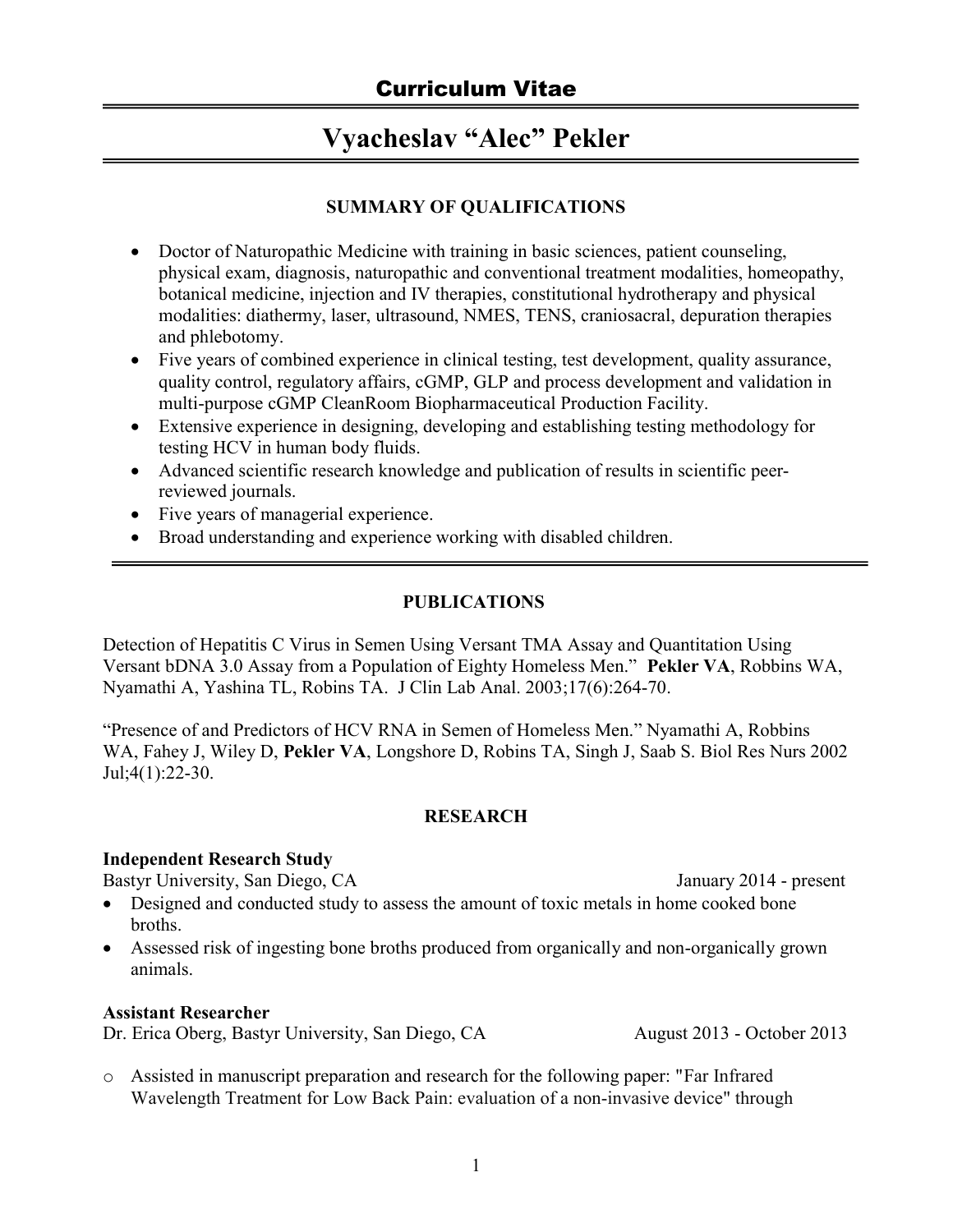Naturopathic Physicians Research Institute. Ervolino F., Gazze R. Submitted.

# Graduate Student Thesis Research Project

University of California Los Angeles, Los Angeles, CA September 1999 – March 2002

- Designed and conducted independent research on presence of HCV in semen using a branched DNA 3.0 technology and Transcription Mediated Amplification assay.
- Developed and performed validation studies in order to determine specificity and sensitivity of the assays when used in alternative tissues.
- Assisted in designing statistical methodology to test correlation between the number of White Blood Cells, Sperm cells in semen and genotype and viral load in blood plasma.
- Oversaw coordination specimen handling, processing and transportation among research groups in UCLA, Specialty Laboratories, Inc and Weingart Medical Clinic in Los Angeles.

### Undergraduate Student Independent Research Project

American University, Washington, D.C. November 1998 – December 1998

- Wrote toxicology research article: "Effects of 2,3,7,8-Tetrachlorodibenzo-p-Dioxin (TCDD) on fetal immune system" (unpublished).
- Summarized current literature from Medline search on the effect of TCDD on fetal immune system of various mammalian organisms.

### Research Assistant

Dr. Lowell T. Harmison, Washington, D.C. November 1998 – June 1999

- Designed and conducted research laboratory project, "Effects of sodium bicarbonate (baking soda) on growth of certain species of *Aspregillus* and *Penicillium*".
- Used Kirby-Bauer technique to study effect of various concentrations of the sodium bicarbonate on the growth of fungi. Prepared specific potato agar using aseptic techniques.
- Presented findings at the school's forum.

# **TEACHING**

### Teaching Assistant

Gross Anatomy Laboratory, Bastyr University, San Diego, CA October 2013 - Spring 2014

- o Assisted in hands-on gross anatomy tutorials.
- o Prepared and assisted in supervision of lab practicals.

### Teaching Assistant

General Chemistry Laboratory, American University, September 1998 - June 1999 Washington D.C.

- Lectured on basic chemistry concepts and laboratory theory.
- Prepared reagents, instruments, homework, quiz and test assignments.
- Conducted pre-lab validation of procedures.
- Took charge in laboratory experimental design.
- Graded assignments, quizzes and lab reports.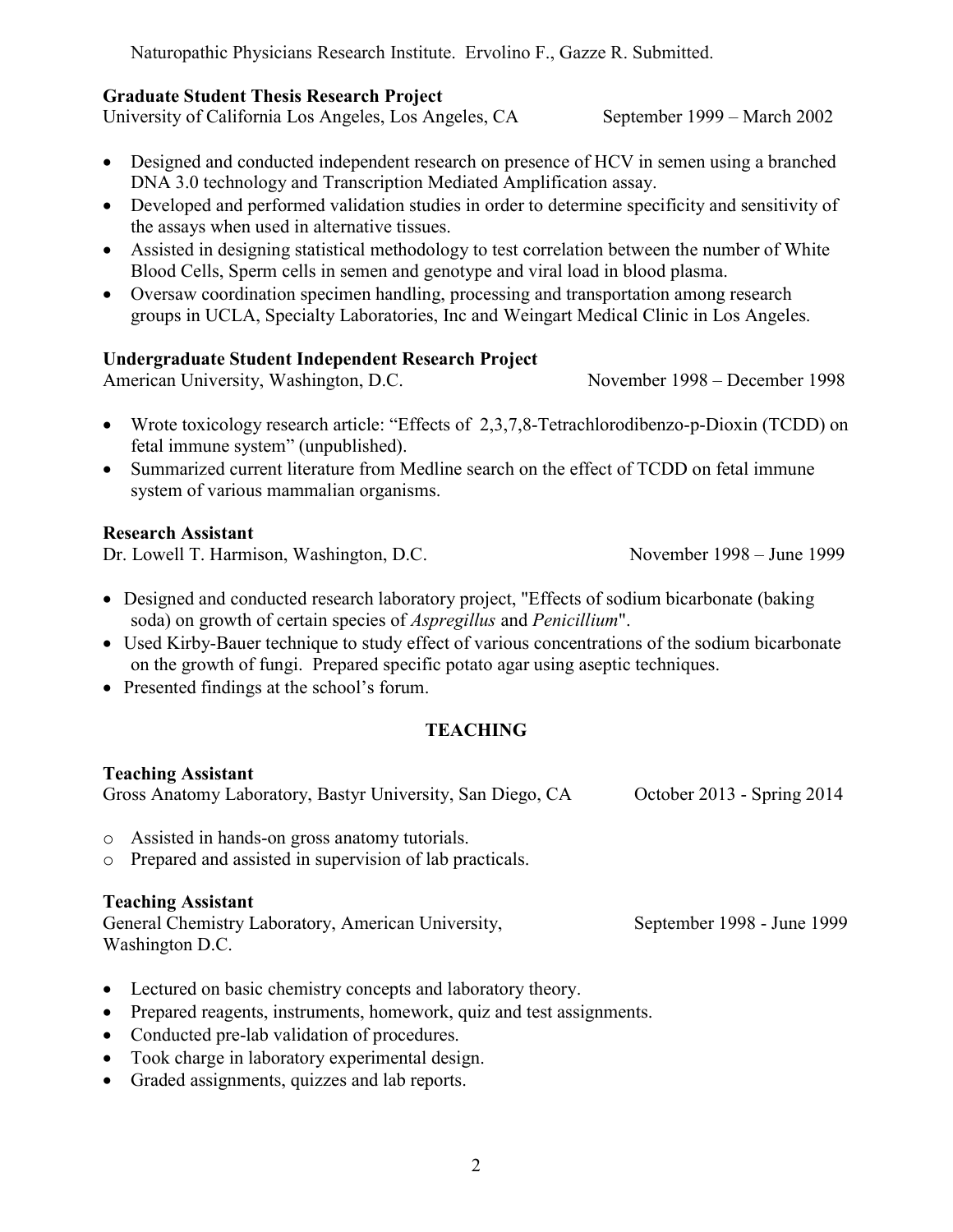Chemistry/Biology Tutor

Chemistry Department, American University, Washington D.C. September 1998 - June 1999

- Explained basic biology and chemistry concepts to students.
- Helped with homework and pre-test assignments.
- Assisted with laboratory report preparation.

# EDUCATION

# **Doctor of Naturopathic Medicine Server Access 2017** June 2017

Bastyr University San Diego, CA

Naturopathic education and training including clinical and laboratory diagnostic testing, nutritional medicine, botanical medicine, naturopathic physical medicine (including naturopathic manipulative therapy), public health measures, hygiene, counseling, minor surgery, homeopathy, prescription medication, intravenous and injection therapy, and naturopathic obstetrics (natural childbirth).

# Master of Science Environmental Health Sciences: Toxicology March 2002

University of California Los Angeles, Los Angeles, CA

Program training including a comprehensive understanding of the role that the environment and toxins plays in human health, how people are exposed to hazards in the environment, the effect of environmental exposures at the cellular or organismal level, the effect of environmental exposures on human populations and the societal implications of these outcomes.

# **Bachelors of Science, Biology Science According to the Control of Science, Biology Science According to the UPS**

American University, Washington, DC.

Training in biological, biochemical and chemical science subjects with emphasis on design and implementation of scientific methods and research.

# PROFESSIONAL EXPERIENCE

# Full time care taker of a son with a disability January 2009 -September 2012

 Managed medical and developmental conditions of my eight year old son with Down Syndrome.

# Vice President of Operations

Century 21 EDVA Realty, Tarzana, CA October 2004 – January 2009

- Hired, trained and supervised new and existing agents.
- Performed corporate audits and financial planning.

3

- Ordered, coordinated, and analyzed third-party reports.
- Worked with legal counsel in the preparation and negotiation of purchase agreements, partnership agreements and related legal documentation.
- Marketed company through direct mailing campaigns and ecommerce.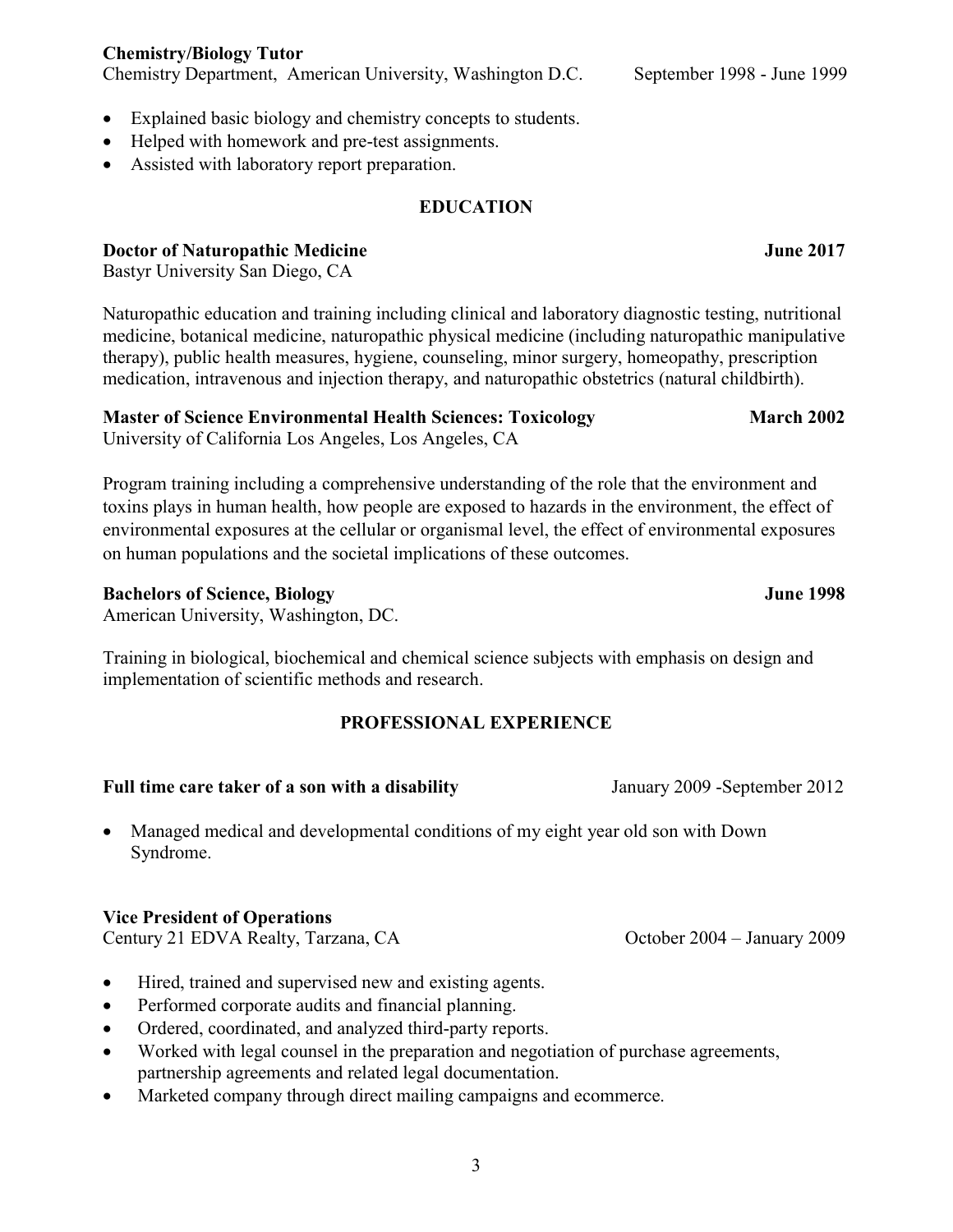- Designed and created company websites.
- Maintained company's information technology and voice communication systems.

# Quality Control Associate II

City of Hope Medical Center and Beckman Research Institute, July 2003 - October 2004 Duarte, CA

- Evaluated plasmid DNA and raw materials employed for the production of plasmid DNA.
- Designed and performed validation and troubleshooting of QC assays as well as reagents and instrumentation employed in QC assays.
- Release tested plasmid DNA, bacterial Master Cell Bank (MCB) and product related material.
- Created and validated cleaning validation procedures.
- Significantly increased turnaround time on each test by planning and stocking/preparing reagents needed for each test.

# Quality Assurance Associate II

City of Hope Medical Center and Beckman Research Institute, November 2002 - July 2003 Duarte, CA

- Assisted in development and bench-top production of DNA.
- Inspected facilities and personnel for compliance with regulatory issues.
- Checked raw material for appropriate labeling, damage and contamination.
- Assisted in safety compliance by writing safety recommendations and responding to the safety inspection findings.
- Verified manufacturing data by checking the production SOPs.
- Maintained cleaning validation.
- Created standard operating cleaning procedures for Clean Rooms.
- Was responsible for an FDA inspection compliance.
- Improved cleaning/manufacturing coordination with decreased manufacturing downtime.

# Laboratory Technician II

Specialty Laboratories, Inc., Santa Monica, CA July 1999 - November 2002

- o Performed extraction, amplification and detection of HCV, HIV, HBV, HPV using multiple techniques.
- Maintained quality control/quality assurance of the tests.
- Trained new employees and co-workers in the laboratory techniques and procedures.
- Prepared reagents.
- Conducted trouble shooting of the procedures.
- Carried out specimen stability studies and assisted in validation of new and existing technology.

# ADDITIONAL SKILLS AND EDUCATION

Fellowships:

• Institute for Functional Medicine certification training. March 2017 - Present

• Medical Academy of Pediatrics Special Needs (MAPs) Fellowship January 2015 - Present Training.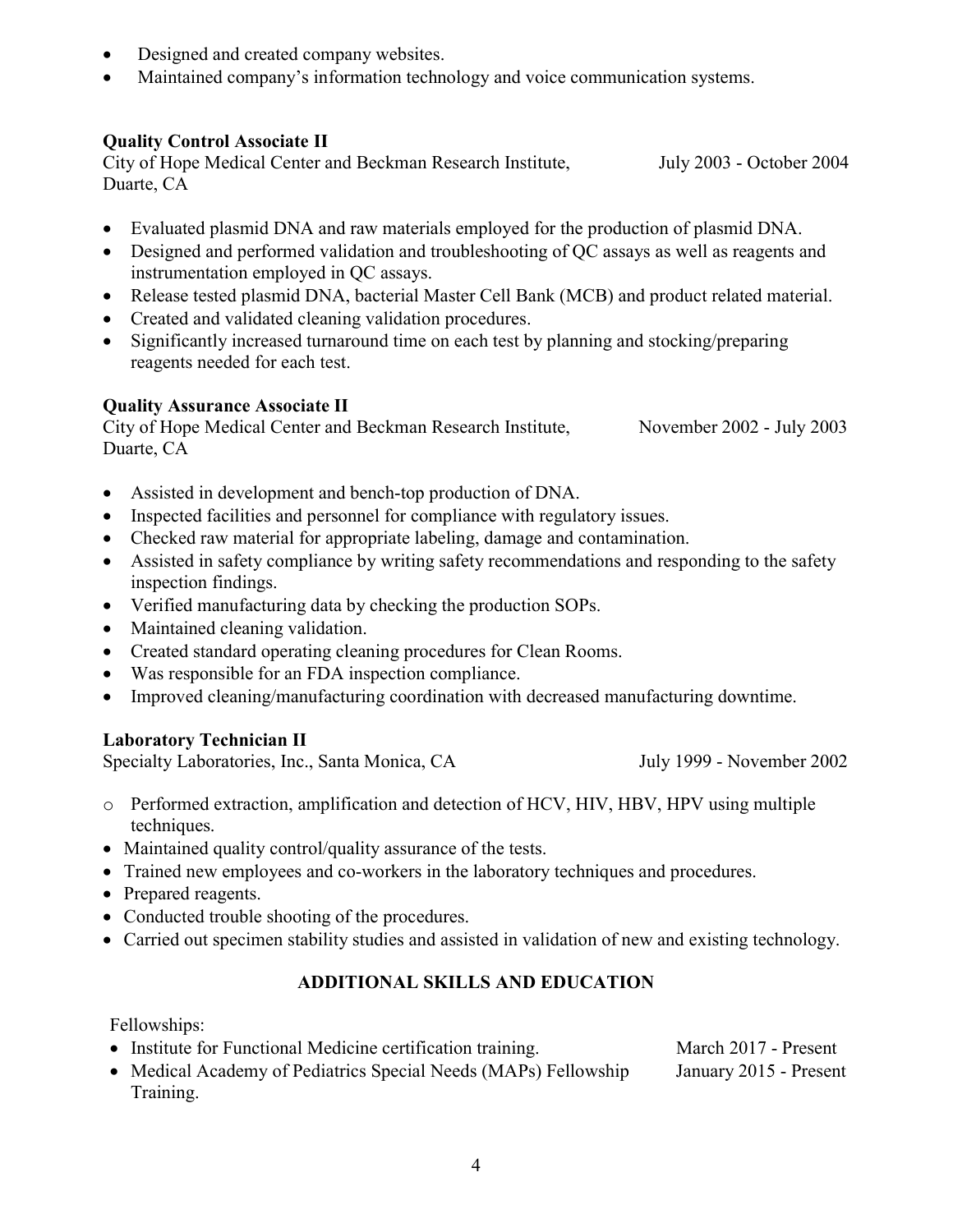• Integrative Ayurveda for Health Professionals certificate. June 2014 - Present

Extracurricular training:

- Upledger Institute craniosacral certificate training. February 2014 Present
- Dr. Einat Arian ND craniosacral training classes November 2014 Present
- Apex Energetics Workshops:
	- o Early signs of Brain Degeneration
	- o Mastering Brain Chemistry
	- o Fundamentals of Functional Blood Chemistry
	- o The Neuroendocrine Immunology of Environmental Triggers
	- o The Neuroendocrine Immunology of SIBO
- Biotics Research
	- o Gastrointestinal Functionality and Health workshop
- California Naturopathic Doctors Association:
	- o Obesity, Dysmetabolic Syndrome and Weight Management
- University of California San Diego
	- o Integrative Oncology workshop
	- o Tai Chi: moving for better balance certificate training

# PRECEPTORSHIPS

|           | <b>Dr. Simon Barker ND</b>                                       |                               |  |  |
|-----------|------------------------------------------------------------------|-------------------------------|--|--|
|           | Paracelsus Natural Family Health Center. Pasadena, CA            | October 2013 - November 2014  |  |  |
|           | General family medicine, endocrine and cancer therapy.           |                               |  |  |
| $\bullet$ | Dr. Arsen Nalbandyan DO                                          |                               |  |  |
|           | Traditional Osteopathy, Calabasas, CA                            | July 2013 - August 2013       |  |  |
|           | Traditional osteopathic manipulations and treatments.            |                               |  |  |
| $\bullet$ | Dr. Glassman MD., PhD                                            |                               |  |  |
|           | Pediatric Associates. Sherman Oaks, CA                           | July 2014 - August 2014       |  |  |
|           | o Conventional pediatric practice.                               |                               |  |  |
| $\bullet$ | Dr. Lillian Au ND                                                |                               |  |  |
|           | Paracelsus Natural Family Health Center, Pasadena, CA            | November 2014 - December 2015 |  |  |
|           | General family medicine, women's health, pediatrics.<br>$\circ$  |                               |  |  |
| $\bullet$ | Dr. Shannyn Fowl ND                                              |                               |  |  |
|           | Journey of Health Medical Clinic, San Diego, CA                  | August 2016 - May 2017        |  |  |
|           | General family medicine, women's health, pediatrics.             |                               |  |  |
| $\bullet$ | Dr. Dan Rossignol MD                                             |                               |  |  |
|           | Rossignol Medical Center, San Diego, CA                          | April 2016 - Present          |  |  |
|           | Complex pediatric and adult autism spectrum disorders<br>$\circ$ |                               |  |  |
| $\bullet$ | <b>Dr Suzanne Goh MD</b>                                         | January 2017 - Present        |  |  |
|           | Cortica - Advanced Neurological Therapies for Autism             |                               |  |  |
|           | Complex pediatric neurobehavioral and autism spectrum disorders  |                               |  |  |
|           |                                                                  |                               |  |  |

# RELEVANT SKILLS

o Language: Fluent in English and Russian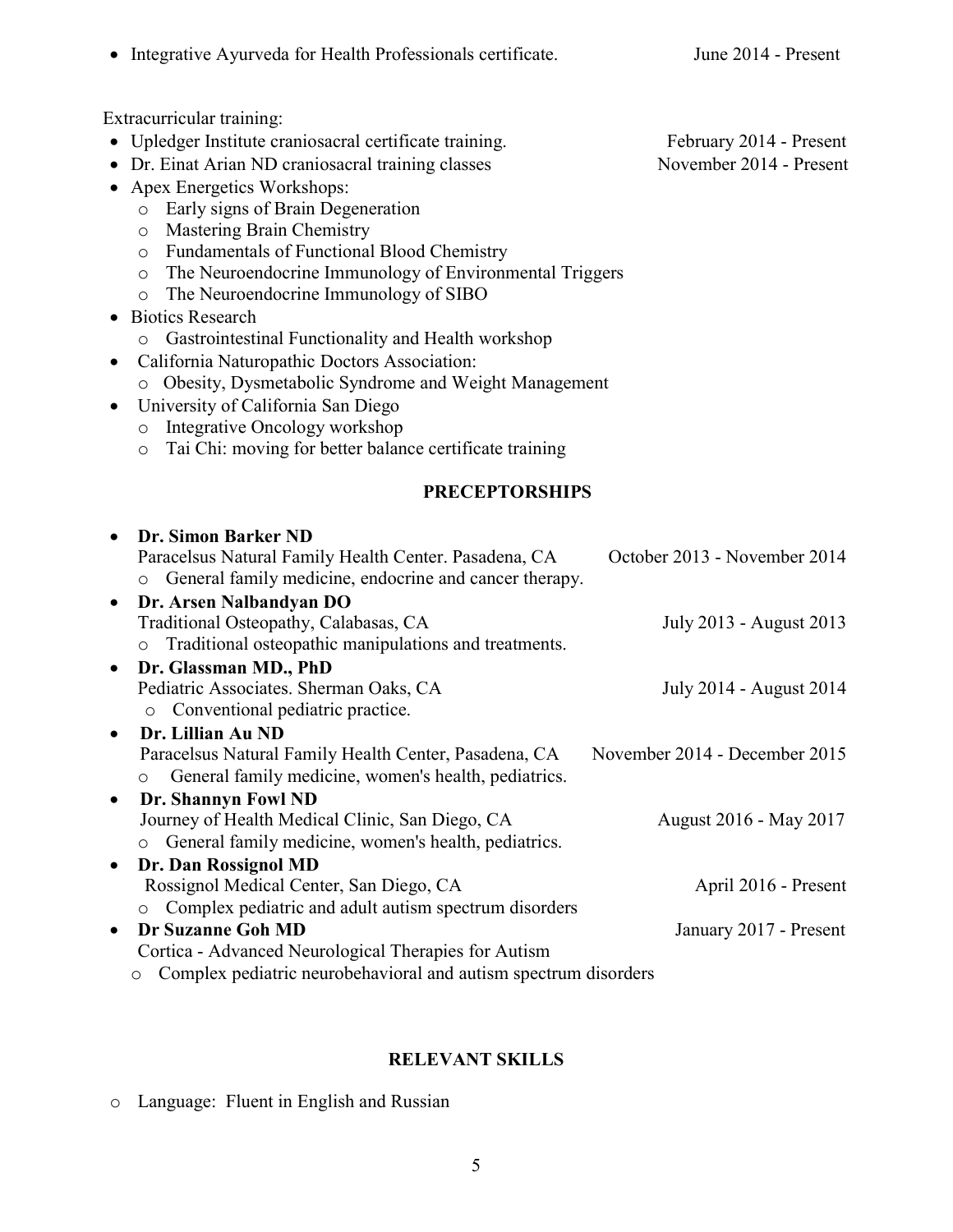- o Medical: Red Cross First Aid and CPR
- o Computer: Excel, Word, Access, WordPerfect, Outlook, PowerPoint, Adobe Acrobat VectorNTI, REES and LabWorks 4.5
- o Statistical software: STATA
- o Medical Interpreter Certification

### GRANTS/FELLOWSHIPS

| • Bastyr University Scholarship Award                           | $2013 - 2015 - $1700$  |
|-----------------------------------------------------------------|------------------------|
| • Bone broth research grant Bastyr University                   | 2013-2014 - \$3000     |
| • Bechtel Foundation Scholarship Award                          | $2013 - 2014 - $5000$  |
| • Specialty Laboratories unrestricted grant for the HCV project | 2000-2002 - \$20,000   |
| • UCLA Graduate Student Fellowship                              | $2000 - 2012 - $6,000$ |
| • American University Graduate teaching assistantship           | 1998 -1999 - \$18,000  |

# COMMUNITY SERVICE

### Holistic Retreat Lecturer

Integrative Touch for Kids, Tuscon, AZ July 2015 - Present

 Created and taught class on holistic cooking and nutrition as well as sauna use for health and disease.

### Holistic Cooking Class Instructor, Los Angeles, CA January 2014 - Present

- Created holistic hands-on cooking classes for parents of children with disabilities.
- Scientifically designed courses for nutrient synergy and healing.
- Taught parents proper food selection and cooking methods to maximize nutritional value and help with children's health issues.

# President of Pediatric, Research and Cooking clubs

Bastyr University, San Diego CA October 2014 - Present

- Designed holistic cooking presentations.
- Invited and presented lectures on pediatric topics.
- Designed and led a group of students on various research projects.

# Member, Board of Directors (Volunteer)

Family Focus Resource & Empowerment Center December, Los Angeles, CA 2009 – Present

- Helped create a strategy to provide more funds for the center.
- Advised families with children with disabilities on available services and programs.

# English Language Teacher (Volunteer)

Happy Family Child Care, Los Angeles, CA October 2009 - September 2012

• Taught English to non-native children.

# Medical Interpreter (Volunteer)

6